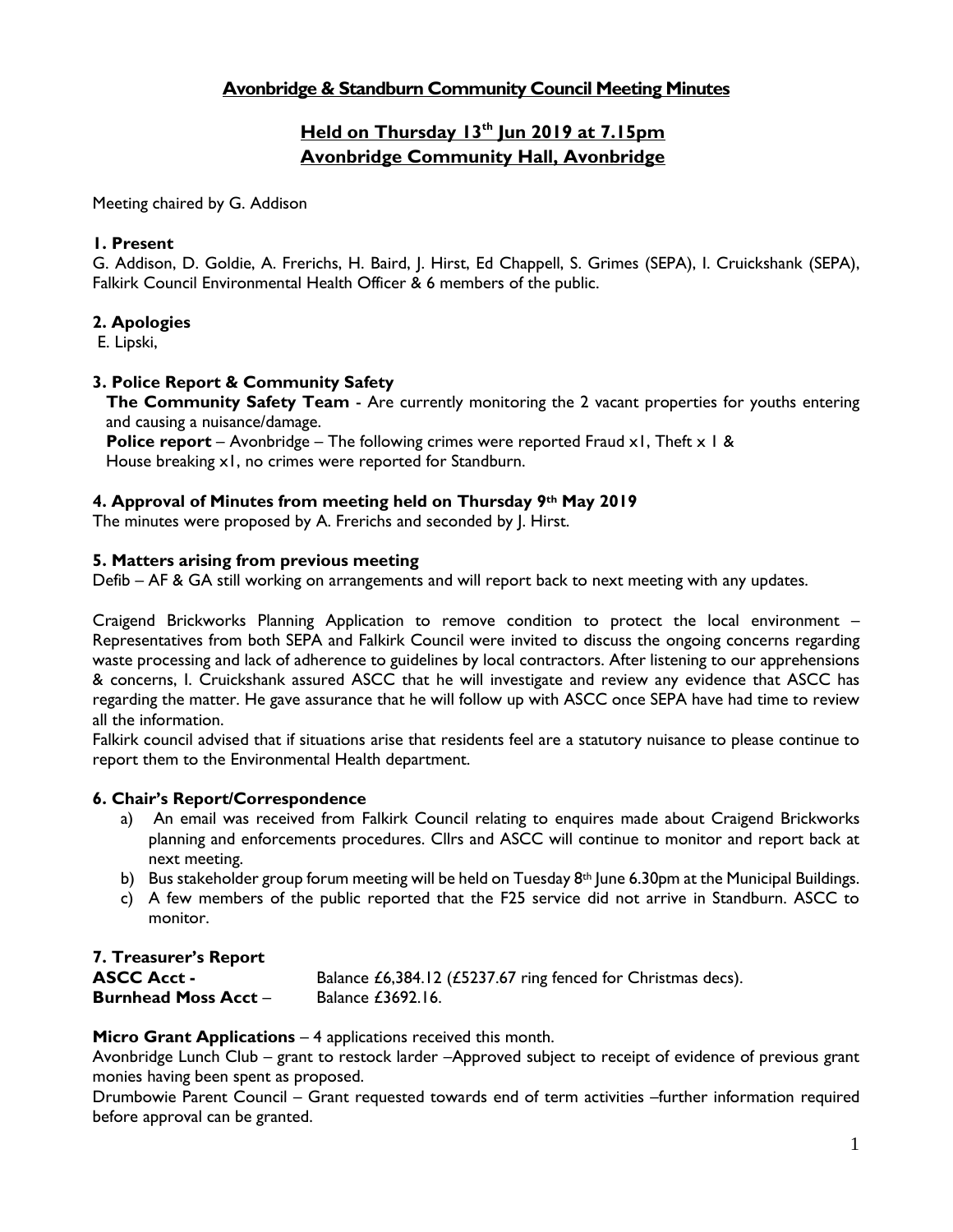H. Konkol – Costs for refreshments to host talks for youths including Royal Navy presentation - further information required before approval can be granted.

Braes Scouts – Scouts & Young Leaders - Request for indoor and outdoor equipment different ages groups – Approved

## **8. Planning, IT and online update**

2 new planning applications since last meeting West Hill, Candie – Erection of dwelling house. Maric Cottage – Extension to dwelling house - P/19/0322/FUL.

## **IT**

Website hits – 523

## **BROADBAND**

1. No change to June 2019 date for fibre activation in Avonbridge according to DSSB website.

2. A meeting between the ASCC project team and representatives at DSSB is proving difficult to arrange at present but another meeting with Angus MacDonald is scheduled on Monday 17 June.

3. EC has set up a blog on the ASSC website, to give more visibility on our situation.

4. EC to contact Digital Scotland, requesting a freedom of information report on behalf of ASCC. The request to DSSB is for a detailed plan on the completion of converting the exchange. .

## **9. Bedding Plants**

DG asked if ASCC can look into accessing plants for the villages. GA to follow up.

## **10. Avonbridge Hall**

The hall committee have been working hard to get the hall's affairs in order, since taking over in February 2019. Hall hire prices have been reviewed.  $£15p/h$  for commercial and  $£12p/h$  for community lets.

Summer activities – Hall committee have applied to Burnhead Moss fund to support a village fun day planned for July 2019.

Cycling UK has also granted the committee funding to run a cycle activity at the event.

£1000 grant was received from Fairer Falkirk to provide free lunch & fun club every Wednesday for under 18s.

The café has reached its 3<sup>rd</sup> birthday. Hooray.

Falkirk Council have intimated they wish to transfer the ownership of the Hall to the Community. The hall committee confirmed they do not wish to proceed on this basis. Consequently the ASCC will check the legislation relating to Community Asset Transfer and liaise with the Council on their behalf.

#### **12. Next Meeting: AGM, Thursday 12th September 2019 in Drumbowie Primary School, Standburn 7.15pm**